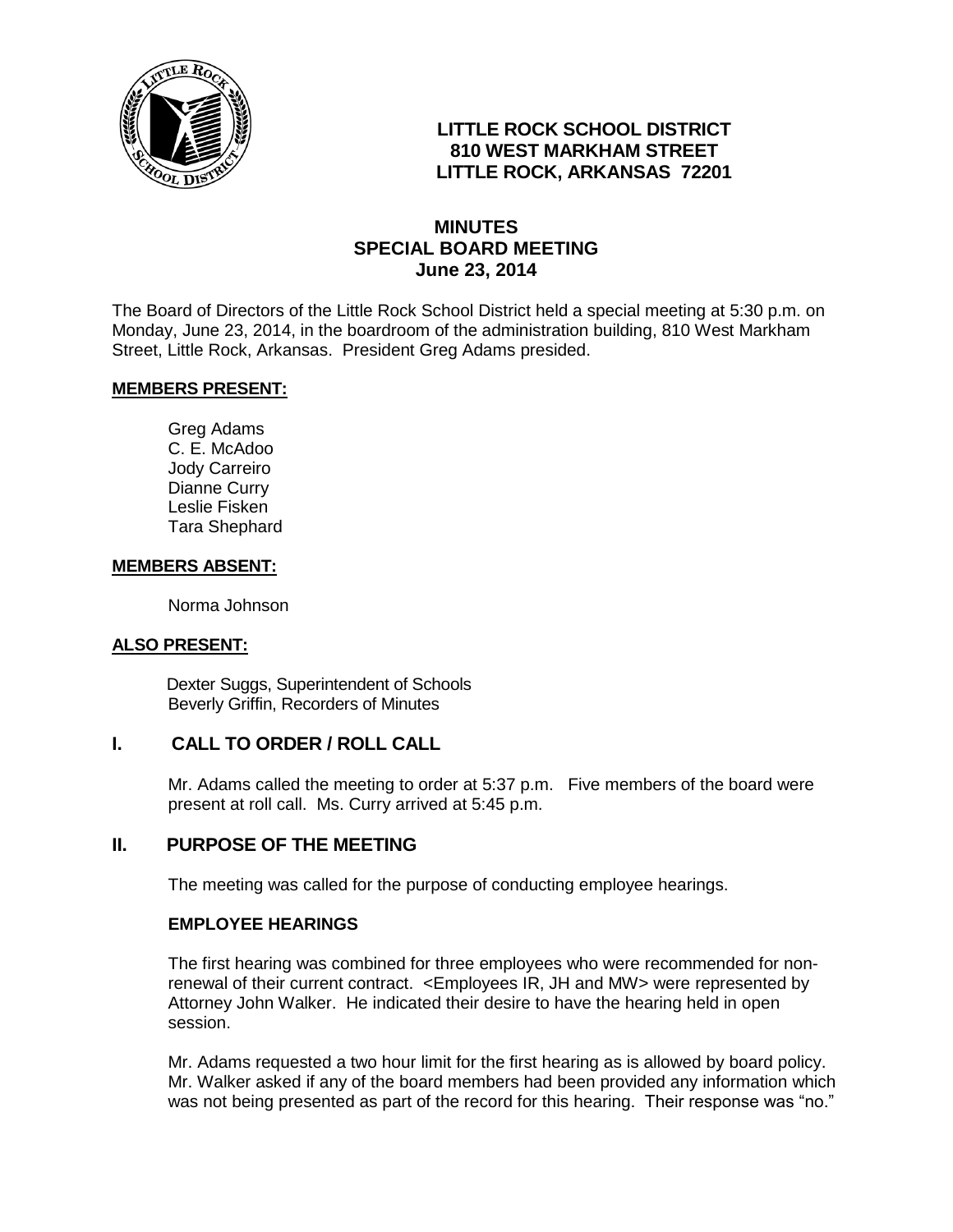Attorney Austin Porter, also representing the employees, addressed the board and questioned whether the hearings and the notice of non-renewal were sent in a timely manner. He stated the letters of non-renewal were not received prior to May 1, and he objected to the delay in scheduling the hearings outside of the period specified in the law. These hearings had been scheduled and postponed on two earlier occasions.

Khayyam Eddings represented the District and responded to the questions presented by Mr. Porter. The law obligates the district to send the notifications by registered or certified mail prior to May 1. Two of the employees involved failed to claim their certified mail, and the letters were returned to the district with delivery attempts noted on the outside of the envelopes. The letters were resent and there were attempts to hand deliver the notification letters to the employees.

Prior to the first scheduled hearing, the Superintendent rescinded the letters previously mailed to the employees. Subsequently, a second letter was sent to each of them recommending a change in the terms and conditions of their current contract. Each of the employees was offered a 9.25 month position within their area of certification. This hearing was in response to that recommendation.

The board members and attorneys held a great deal of discussion regarding whether to continue the hearing or to determine the notifications weren't sent or received in an appropriate amount of time.

Ms. Fisken moved to continue with the hearing; Mr. Carreiro seconded the motion. Ms. Fisken and Mr. Carreiro spoke in support of the motion; Mr. McAdoo, Ms. Shephard and Ms. Curry spoke in opposition to the motion. The **motion failed 3-3.**

The board took a brief recess and returned to the boardroom at 7:45 p.m. Regarding the previous action, Mr. Walker questioned the ramifications of the findings of a failed motion regarding the previous hearing. There were conflicting beliefs regarding whether that action in effect had resulted in the board upholding the superintendent's recommendations to reassign the three employees involved. There was no further action taken.

In the second scheduled hearing, the employee <TR> was not present. Attorney Walker represented her interests and indicated the hearing would be open.

<The employee> was recommendation for non-renewal as a media clerk at Roberts Elementary School. Written notification was given by Principal Barbara Anderson that the position was being eliminated. Position delete forms were completed at the school, and notification was sent from the human resources department by certified mail. Mr. Walker contended that timely notice was not given and that procedural matters were not followed.

Robert Robinson was called to respond to questions regarding the procedures used to make the recommendation for the elimination of <the employee's> position as a media clerk. There were numerous questions from Mr. Walker regarding the employee notification process and the procedures used by the District in scheduling hearings.